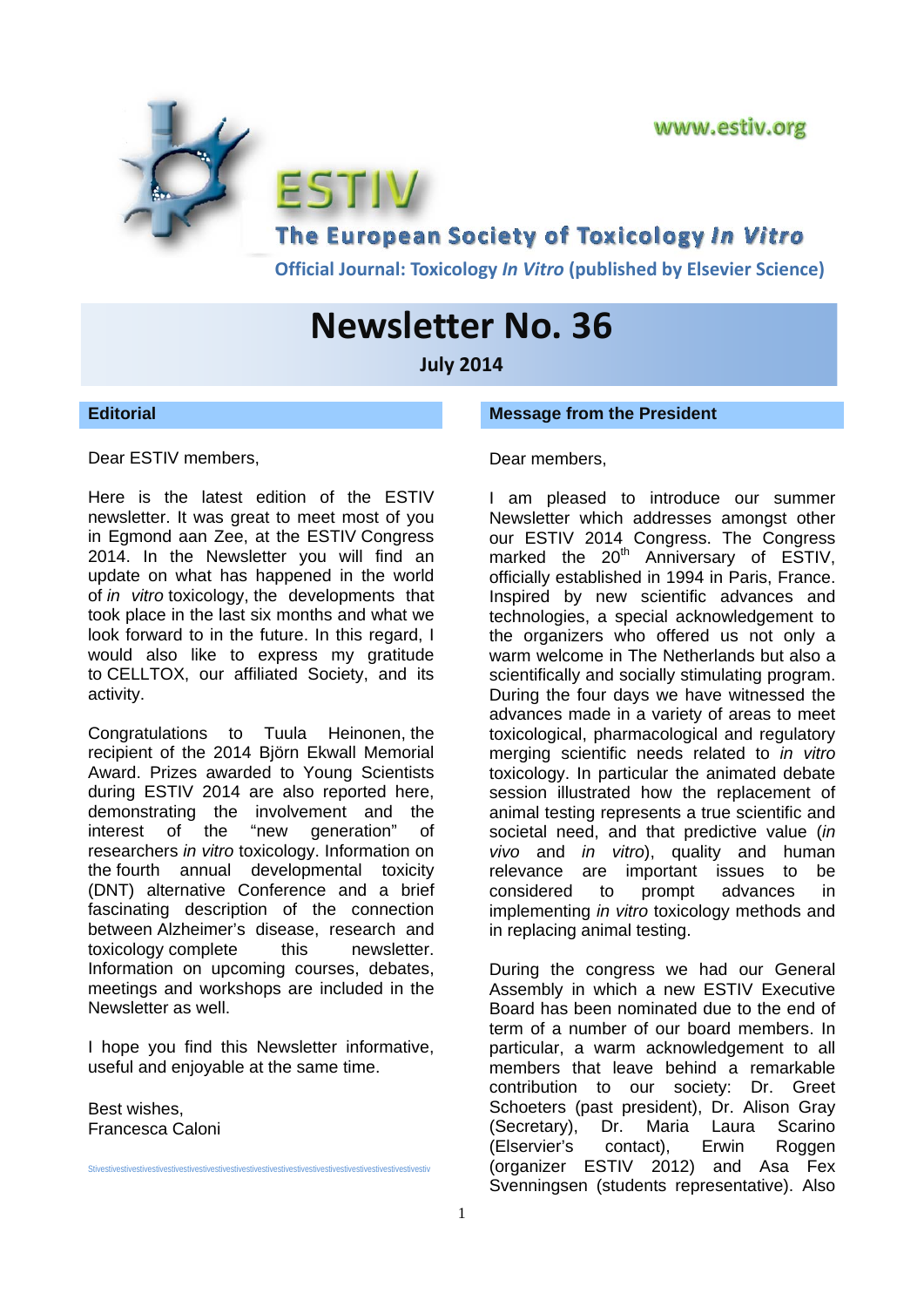a friendly welcome to the new board members motivated to support ESTIV's current and future activities: Dr. João Barroso (sponsors), Dr. Helena Kandárová (communication) and Prof. Paul Jennings (affiliations and EC grants). We also welcome our two new financial auditors Dr. Sieng Horsbasch and Dr. Paul Daly, and greatly acknowledge the dedicated work of the leaving financial auditors, Prof. Bas Blaauboer and Prof. Horst Spielmann. ESTIV will continue to promote *in vitro* toxicology in the upcoming years and for this purpose it has invested and will continue to invest in organizing practical and/or applied training courses. Furthermore it will continue to strengthen collaboration with similar scientific associations and strategic stakeholders such as ECHA and ECVAM.

In the Newsletter you will also find reports on the latest scientific events and an agenda with the upcoming meetings, workshops and congresses. In particular, the new nominee for the Bjorn Ekwall Memorial Award has been announced - congratulations to Dr. Tuula Heinonen ! Besides her professional accomplishments, Tuula is chairman of the Scandinavian Society for Cell Toxicology, an affiliated society of ESTIV. Finally, I raise your attention to the publication of the ECHA report on the use of alternatives to animal testing.

Stivestivestivestivestivestivestivestivestivestivestivestivestivestivestivestivestivestivestivestivestivestiv

Wishing you an enjoyable reading !

With best regards,

Chantra Eskes ESTIV President

#### **ESTIV 2014**

ESTIV2014, the 18th International Congress on *in vitro* Toxicology took place in Egmond aan Zee, The Netherlands, June 10-13, 2014.



In total 277 people were present in Egmond aan Zee, coming from 33 countries from all over the world.



In addition to the scientific sessions, two new events were introduced: a career session for young scientists and a debate with the topic "Can we get rid of animal experimentation in toxicology within 5 years?".

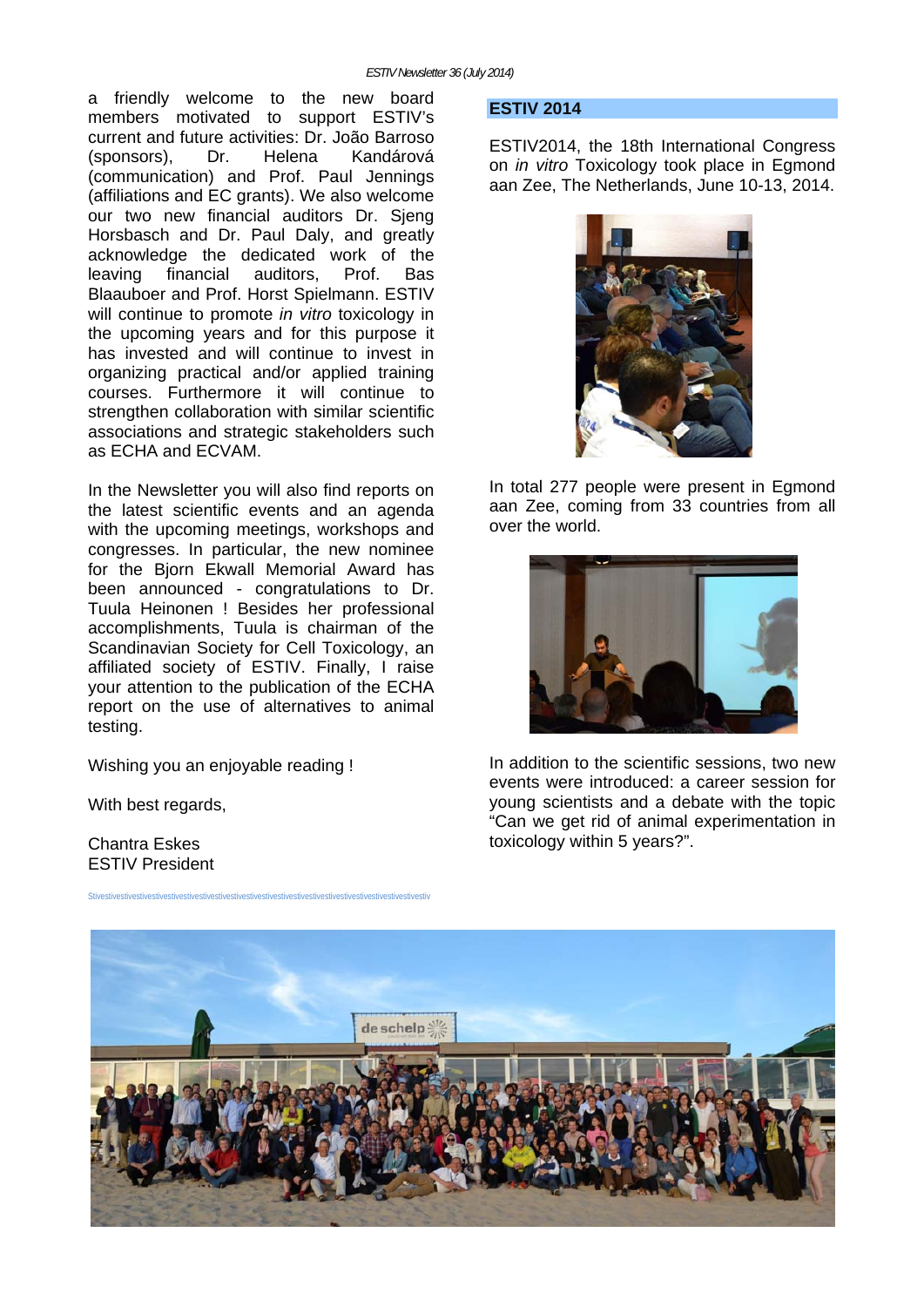The social events included a congress diner and after party, a visit to Alkmaar with scooters ('step' in Dutch) and boat trip, and a party on the beach. The weather was excellent for these events.



The local organisation looks back to a successful meeting with excellent speakers, good discussions with the participants and interesting exhibitors (17).



Specifics about the meeting, abstracts, program and sponsor and exhibitor information can be found on the website (www.estiv2014.org) and the meetings app: *http://m.twoppy.com/estiv2014/*

# **Jan van der Valk**

### **ESTIV Young Scientist Awards**

Stivestivestivestivestivestivestivestivestivestivestivestivestivestivestivestivestivestivestivestivestivestiv

ESTIV, in collaboration with Elsevier, Celltox, Invitrom and ESACT provided awards at the 2014 ESTIV Congress in order to motivate the participation of students and young scientists at ESTIV Congresses. The high quality of students and young scientist presentations has made it difficult to choose.

**The Elsevier-ESTIV Award for Best Oral Presentation** was granted to **Marije Strikwold** from the Wageningen University, The Netherlands for her presentation on the *"Assessment of potential embryotoxicity a series of p-substituted phenols by an integrated QSAR-in vitro-PBK approach"* The award includes a one year subscription to "Toxicology *in Vitro*" and 500 Euros.

**The Elsevier-ESTIV Award for Best Poster Presentation** was granted to **Stefania Vernazza** from the Università degli studi di Genova, Italy for her poster entitled "*Development of in vitro testing strategies for toxicity evaluation of mixtures derived from discarded laboratory animals"*. The award includes a one year subscription to "Toxicology *in V*itro" and 500 Euros.

**The European Society on Animal Cell Technology (ESACT) Award** was granted to Maaria Ginai from the Loughborough University, United Kingdom for her poster entitled "*Assessment of drug transport in human renal proximal tubule cells towards development of a bioartificial kidney to model drug interactions*". The award consists of a travel and invitation to participate to the ESACT 2015 meeting taking place in Barcelona, Spain.

**ESTIV bursaries:** a total of five bursaries of 500 Euro for PhD-students and young scientists were provided to S. Alghamdi (UK), T. Baccarin (Spain), M. Ezechias (CZ), S. Mohammadi (Turkey) and E. Zorzan (Italy).

**INVITROM bursaries:** two bursaries of 500 Euro for PhD-students members of INVITROM presenting their research work at the ESTIV2014 congress were provided to K. Buyl (Belgium) and A. Domínguez (Spain).

**CellTox bursaries:** two bursaries of 1000 Euro for young Italian scientists CellTox members presenting their research work at the ESTIV2014 congress was provided to S. Giusti (Italy) and S. Vernazza (Italy)-.

Stivestivestivestivestivestivestivestivestivestivestivestivestivestivestivestivestivestivestivestivestivestiv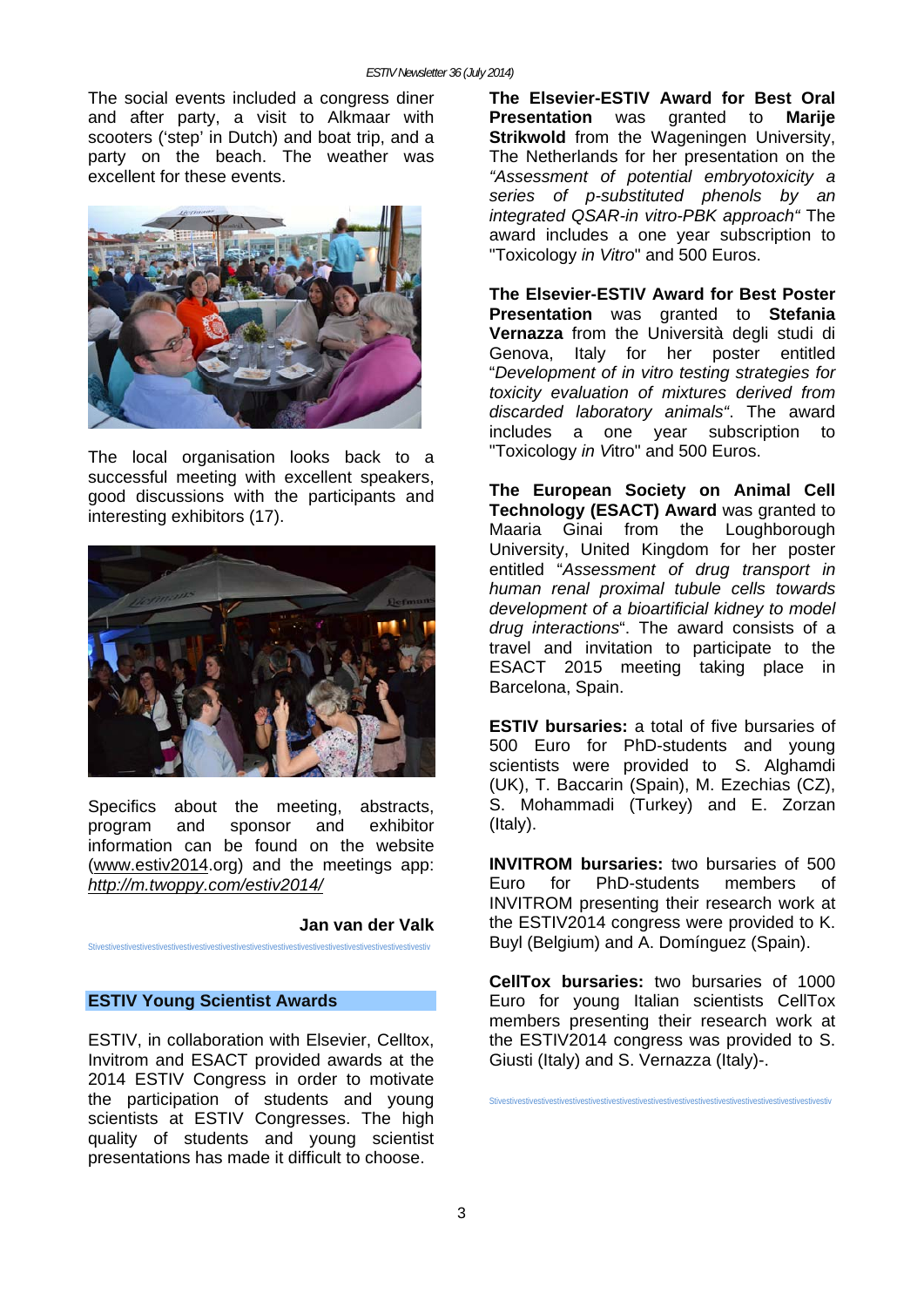### **Nomination Dr. Tuula Heinonen as the recipient of the Björn Ekwall Memorial Award 2014**

At its Annual Board Meeting January 16, 2014, Stockholm, Björn Ekwall Memorial Foundation (BEMF) nominated Dr. Tuula Heinonen from Finland as the recipient of the Björn Ekwall Memorial Award 2014.



**Dr. Tuula Heinonen**

Dr. Tuula Heinonen (Ph.D., Adjunct Professor, Director of FICAM) from the School of Medicine, University of Tampere, Tampere, Finland has been nominated for the Björn Ekwall Memorial Award in recognition of her achievements in promotion and implementation of alternative methods by developing human cell based tissue/organ models, as well as by establishing the Finnish Centre for Alternative Methods (FICAM).

Dr. Heinonen defended her PhD thesis in 1982 in the field of toxicology, at the University of Turku; in 1984 she became adjunct professor in toxicology at the University of Turku and in 1993 adjunct professor in biochemistry at the University of Helsinki. Dr. Heinonen has worked as scientist at the Institute of Occupational Health (1979-83) and as toxicologist and in leading research positions in pharmaceutical industry (1983-2007). The special areas of Dr. Heinonen are toxicological risk evaluation and regulatory toxicology. She has worked at School of Medicine, University of Tampere from 2007 on first at Cell Research Centre, and after the establishment of FICAM in 2008 as director of it. Dr. Heinonen and her group develop human cell based tissue models for biomedical research and toxicology. The focus of Dr. Heinonen is on the development

and validation of better methods for the prediction of human effects by using human cell based tissue models and tests instead of animal experiments. The first validated model developed by Dr Heinonen's group is angiogenesis model applicable for both biomedical and toxicological purposes.

Dr. Heinonen has developed FICAM to a high-level research laboratory with an official GLP-status and ability to function in method validations coordinated by EURL-ECVAM (European Union Reference Laboratory for Alternatives to Animal Testing). The staff of FICAM (about 20) consists of professors, senior scientists, doctoral students and technicians. In addition to research Dr. Heinonen will educate scientists by organising high level courses on alternative methods in FICAM and by giving lectures also in other universities in Finland.

Dr. Heinonen is member of several international and national expert groups and the Finnish representative in the PARERE (Preliminary Assessment of Regulatory Relevance) network in EU. She has been the President of the Finnish Society of Toxicology (FST) 1998-2000. In 2010 she became the President of the Scandinavian Society for Cell Toxicology (SSCT). She is Vice President of the European Consensus Platform for Alternatives (ECOPA), President of the Finnish Consensus Platform for Alternatives (FINCOPA), and European Registered Toxicologist (ERT).

Dr. Heinonen is Associate Editor of "Frontiers in Toxicology" (from 2010 on), Guest Editor of Toxicology *in Vitro* Special Issue 2013, and reviewer in several toxicological journals. Her list of publications includes thirty articles in peer reviewed scientific Journals, and dozens of pharmaceutical study reports.

The BEM award is handed out to Dr. Tuula Heinonen in the 9th World Congress on Alternatives and Animal Use in the Life Sciences 24-28.08.2014 in Prague where she will give also the BEM-lecture.

### **Hanna Tähti, FICAM**

Stivestivestivestivestivestivestivestivestivestivestivestivestivestivestivestivestivestivestivestivestivestiv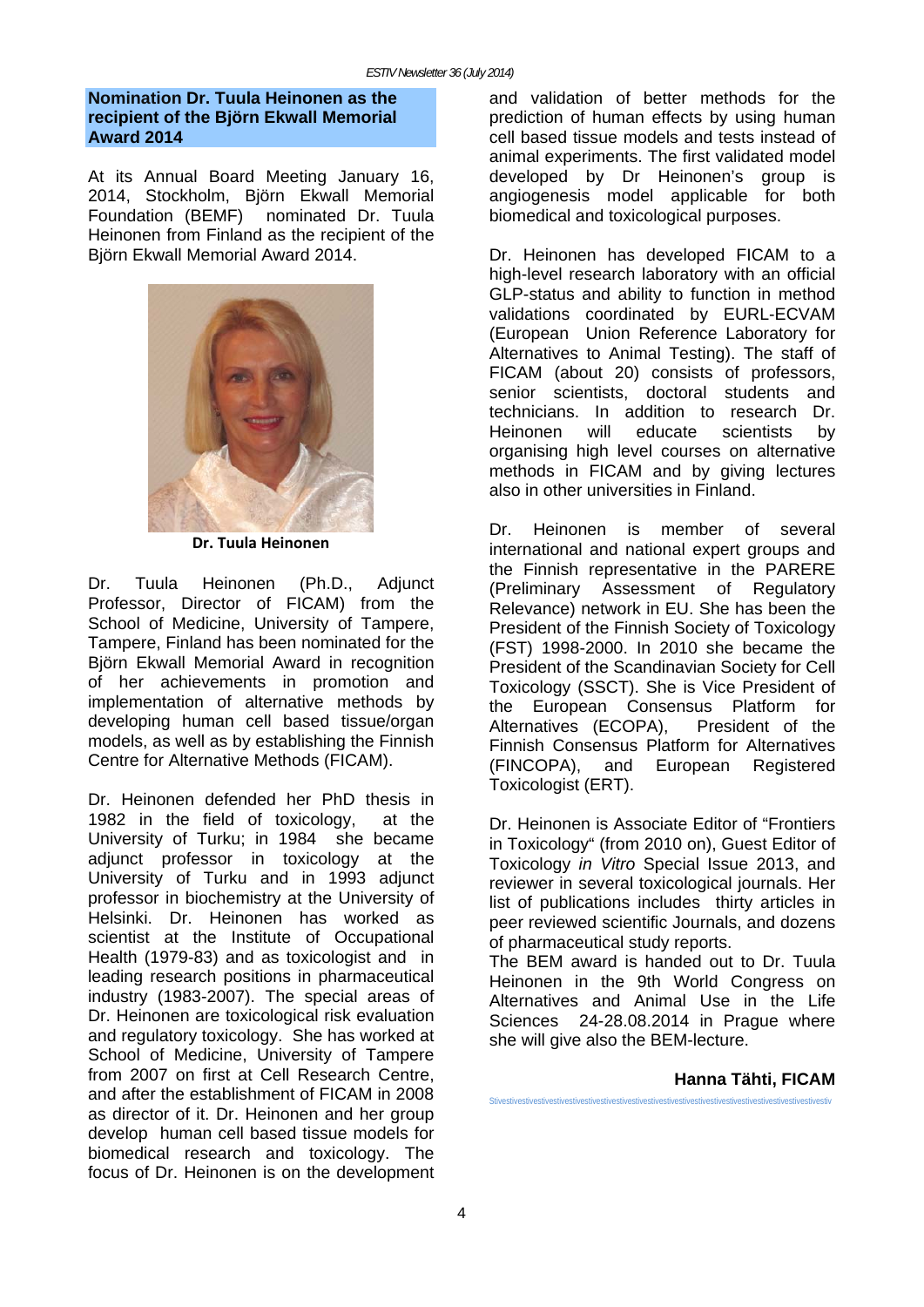# **CAAT Hosts the 4<sup>th</sup> International Conference on Alternatives for Developmental Neurotoxicity (DNT) Testing**

CAAT hosted the fourth annual developmental toxicity (DNT) alternatives conference on May  $12-14^{\text{th}}$  in Philadelphia, Pennsylvania. With expert speakers from the U.S. and Europe, the seventy participants including research scientists, regulators, industry representatives, academics, and paediatricians — came together to discuss the development of new, alternative methods for neurotoxicity testing of chemicals, including *in vitro* human cells*,* computer models and non-mammalian species (zebrafish and *C. elegans*).

CAAT Director Thomas Hartung spoke of the critical need for this research. "*Developmental neurotoxicity cannot be effectively studied with rats. If we want to understand the causes of neurodevelopmental disorders, we need a new, 21st century toxicology — a toxicology based upon studying human cells at the molecular level. DNT4 brought together the best minds from around the world to help us better understand whether and how chemicals affect vulnerable, growing nervous systems — so we can better protect public health and address the rise in developmental disorders*."

The conference was sponsored by CAAT, the Alternatives Research & Development Foundation (ARDF), Boehringer Ingelheim, CropLife, the Doerenkamp-Zbinden Foundation, the Environmental Protection Agency, the Human Toxicology Project Consortium, The Humane Society of the United States, the Society of Toxicology, and the European Commission.

Stivestivestivestivestivestivestivestivestivestivestivestivestivestivestivestivestivestivestivestivestivestiv

# **CELLTOX Workshop on Alternative methods: Present and Future.**



The Italian Association for *in Vitro* Toxicology (CELLTOX, www.celltox.it) organized the workshop on "Alternative methods: Present and Future". The workshop objectives were within the aims of the Association: "...*to promote the use of in vitro systems in pharmacological and toxicological research...and to organize courses to train young researchers...*".

The event was hosted by Chiara Motta who invited Celltox to the historical Biology Department of the University of Naples Federico II and was supported by the University of Milano Bicocca (UniMIB, Italy), Department of Earth and Environmental Sciences. More than 50 participants attended the workshop, coming mainly from Academia (teachers, researchers PhD fellows and students).

Experts from both the legislative and the regulatory areas, from the basic to the innovative applied biological and toxicological research provided their expertise and transferred their knowledge. Chiara Motta from the University of Naples was the chair who stimulated, most of all the students, to get involved into the use of alternative methods and the application of the 3Rs, and to consider them as the possibility for a future job. The topics were divided into the following lectures:

- "History of the 3Rs and of Alternative Methods" – Chiara Urani, University of Milan Bicocca
- "Alternative Methods: National and European Regulatory Context" – Isabella De Angelis, Istituto Superiore di Sanità
- "Validation of Alternative Methods to animal experiments" – Federica Madia, EURL ECVAM – Joint Research Centre
- "Alternative Methods: how they are used by the Pharmaceutical Industry" – Lucia Golzio Consultant Altran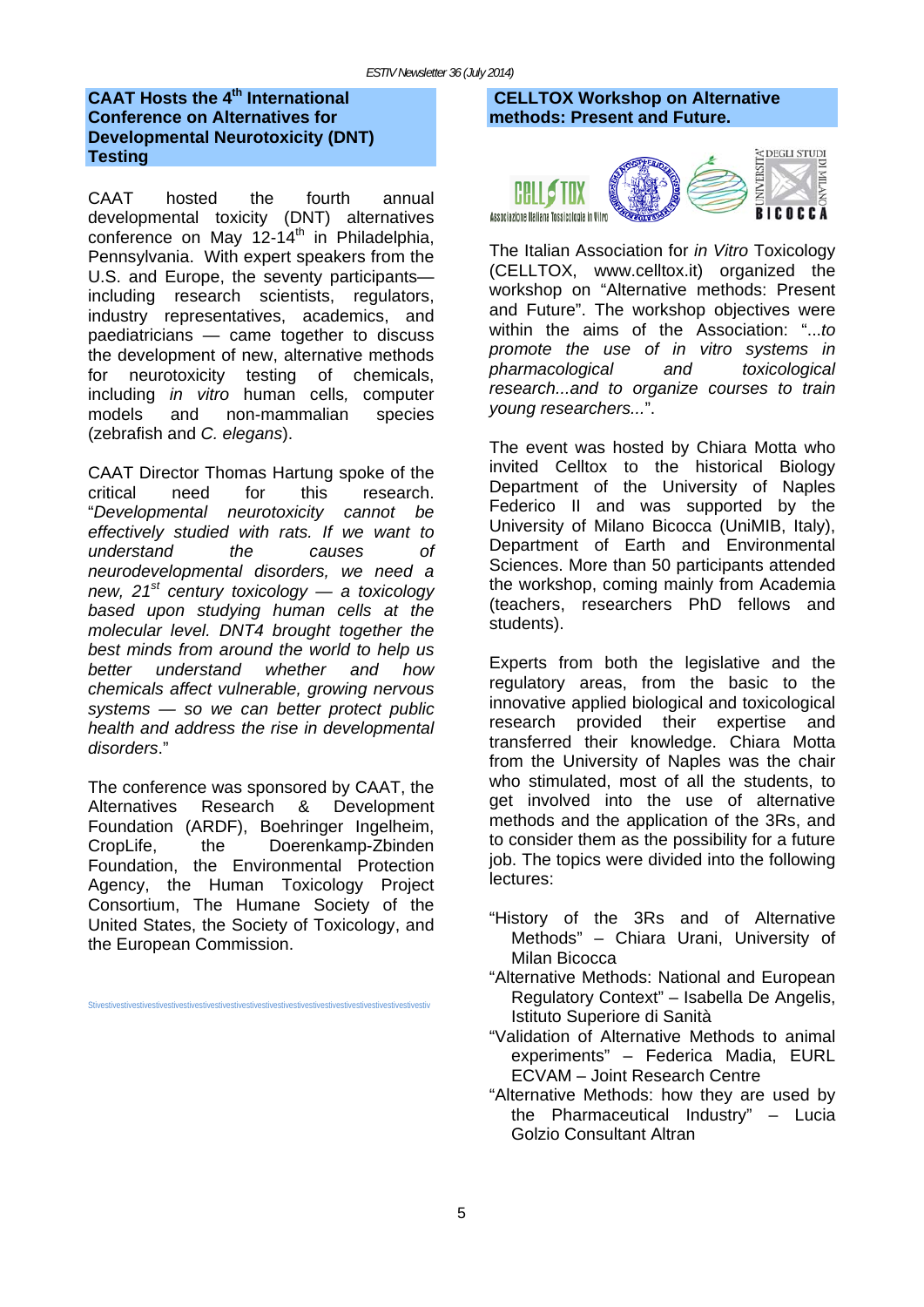"Alternative Methods: 3D models and new technologies" – Giovanna Mazzoleni, University of Brescia

All lectures were very intense, attended with great interest by the participants, and followed by pleasant and fruitful discussions. We realized the big need for having workshops aimed at the scientific divulgation of the 3Rs culture. Certain that the "seed" of the 3Rs culture has been planted into new fields, we are going to work into this direction, implementing stronger connections between researches and developing more and more reliable alternative methods.

outcomes – similar to the adverse outcomes pathway concept in toxicology.

A discussion is needed on how best to incorporate 21st-century advances into a strategic new framework for Alzheimer's disease research, based primarily on human – not animal – disease pathways. Humane Society International is also working to extend the paradigm change to health research and drug discovery across the board: the benefits could be life-saving.

> **Gill Langley,**  Humane Society International glangley@hsi.org

# **What can health research learn from toxicology?**

Stivestivestivestivestivestivestivestivestivestivestivestivestivestivestivestivestivestivestivestivestivestiv

Research into Alzheimer's disease has made slow progress and there is still no diseasemodifying therapy. A new paper (Langley GR, 2014) suggests that research would benefit from a paradigm change resembling the current transition in toxicology.

There have been many late-stage clinical trial failures of compounds tested for Alzheimer's disease in transgenic mice, the dominant models. With the inevitable limitations of species and strain variations, the quest to improve animal studies seems outdated when advanced techniques could be applied to human-relevant models.

Modernising the paradigm for Alzheimer's disease research and drug discovery, in parallel with toxicology, would involve a shift of focus and resources towards human species-specific *in vitro*, *in vivo* and *in silico* models, probed with 21st-century tools. For example, neurons with the classic cellular hallmarks of Alzheimer's disease have now been produced from patient-derived induced pluripotent stem cells.

Systems biology enables the discovery of human disease pathways and networks at multiple scales, providing novel drug targets. Adding human exposomic and epigenomic data could allow the elucidation of complete pathways of disease, from exposure to

# **CELLTOX participates to the PhD Program in Translational Medicine**

Stivestivestivestivestivestivestivestivestivestivestivestivestivestivestivestivestivestivestivestivestivestiv



The PhD Program in Translational and<br>Molecular Medicine (DIMET) is an Molecular Medicine (DIMET) is an interdisciplinary and inter-departmental project of the University of Milano-Bicocca, aimed to accelerate the translation of discoveries into a mode of delivery that will benefit human health. The translational research program will train, at the European level, novel hybrid researchers that will be able to rapidly translate scientific advances to the patient's advantage. Building such international translational highways requires innovative educational models and career paths, with the aim of providing crossdisciplinary training for PhDs and MDs with potential bench-to-bedside round trips.

In frame of the DIMET educational activities, Dr. Giovannoni Roberto (UNIMIB), Dr. Tiranti Valeria (IRCCS Foundation Neurological Institute "C.Besta") and Dr. Torsello Antonio (UNIMIB) organized a three-days course on "Experimental models in translational medicine: how to produce and how to use them" in Milan open to Ph.D. students and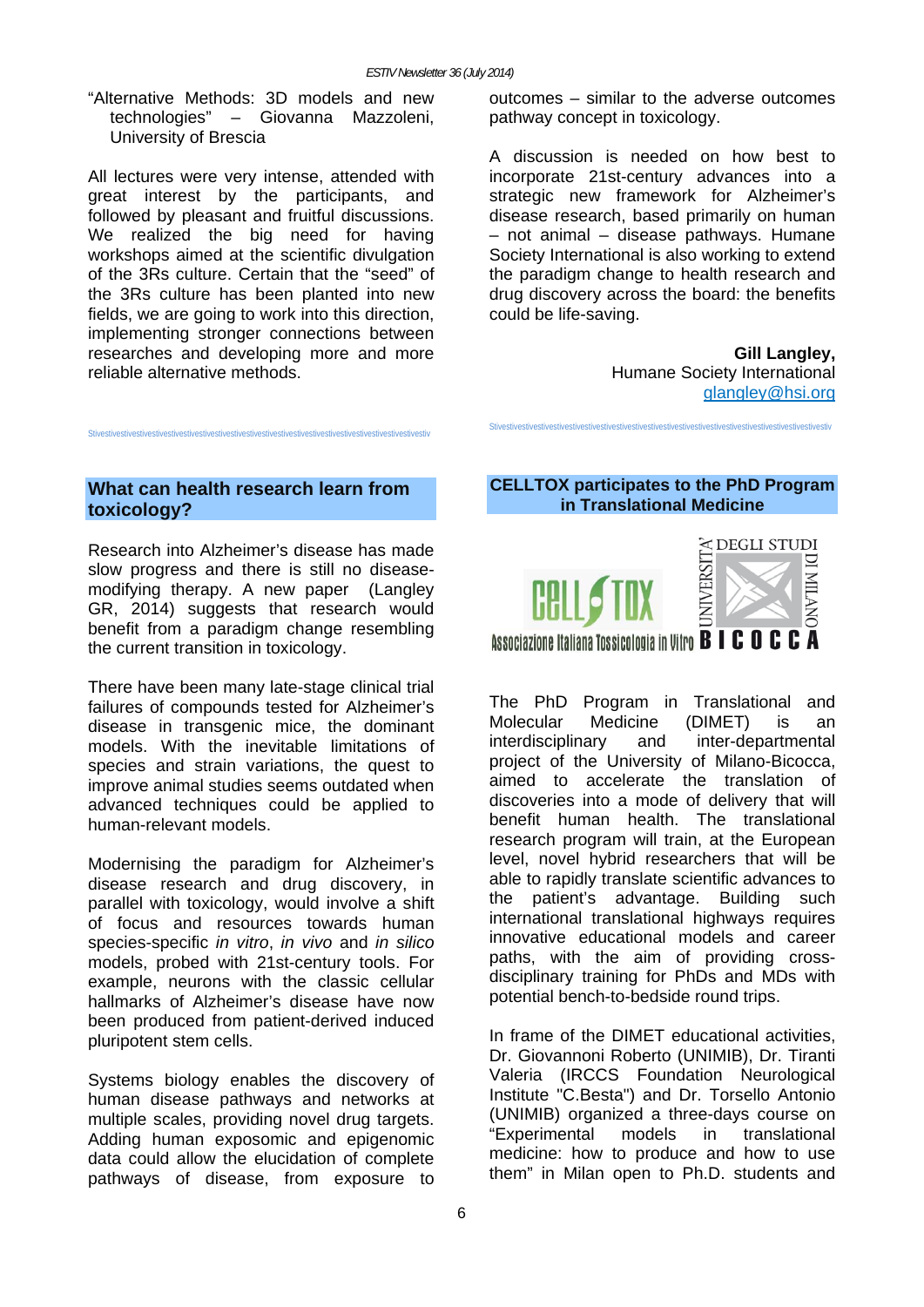researchers. The course was aimed to provide students and researchers the information about production and possible application of *in vivo* and *in vitro* models in biomedical applications. Dr. Meloni, president of CellTox Association, contributed to this event with a comprehensive presentation on how the *in vitro* models could expand the potentiality of toxicology and pharmacology studies, both in terms of necessary reduction of animal use in the experiments and in terms of efficacy of several *in vitro* assays.

Participants of the event appreciated the integrated *in vitro*/*in vivo* approach that expands the scientific benefits for researchers applying these different techniques for several scopes.

# **ECHA publishes the report on alternatives to animal testing**

Stivestivestivestivestivestivestivestivestivestivestivestivestivestivestivestivestivestivestivestivestivestiv

On 2 June, ECHA published the second report on the use of alternative to testing on animals for the REACH regulation. A total of 38'000 dossiers have been analyzed from the ECHA registration database. The report shows that registrants make use of alternative testing methods and strategies.

Building categories and predicting substance properties by read-across is the most widely used method. Combining information together from different sources (weight-of-evidence) is the second most common method, followed by computer modelling ((Q)SAR).

*In vitro* methods have been used to provide information on skin and eye irritation, and skin corrosion. Since 2011, the number of such tests has grown from 442 to 1'410, representing a 3.2 fold increase. In addition, almost 20% of the analysed dossiers contained *in vitro* studies, either alone or combined with other information.

http://echa.europa.eu/web/guest/aboutus/the-way-we-work/plans-and-reports

#### **Courses calendar**



**25-29 January 2015**  ESTIV and APTox organize a training course **Applied** *in vitro* **Toxicology Course**  Lisbon, Portugal http://estivtraining.webs.com/

Estivestivestivestivestivestivestivestivestivestivestivestivestivestivestivestivestivestivestivestivestivestiv

#### **Meetings calendar**



24-28 August 2014 **9th World Congress on Alternatives and Animal Use in Life Sciences: "Humane Science in the 21st Century"**  Prague, Czech Republic www.wc9prague.org

Estivestivestivestivestivestivestivestivestivestivestivestivestivestivestivestivestivestivestivestivestivestiv

#### 28-29 August 2014

**WC9 Practical Training Course on Alternative Methods: Skin and Eye** *In Vitro* **Toxicity** 

as a satellite meeting to the 9<sup>th</sup> World Congress on Alternatives to Animal Experiments (WC9) in Prague, Czech Republic.

http://www.wc9prague.org/satellitemeetings/course-on-alternative-methods/

Estivestivestivestivestivestivestivestivestivestivestivestivestivestivestivestivestivestivestivestivestivestiv

7-10 September 2014 EUROTOX - 50<sup>th</sup> Congress of the **European Societies of Toxicology** 

Stivestivestivestivestivestivestivestivestivestivestivestivestivestivestivestivestivestivestivestivestivestiv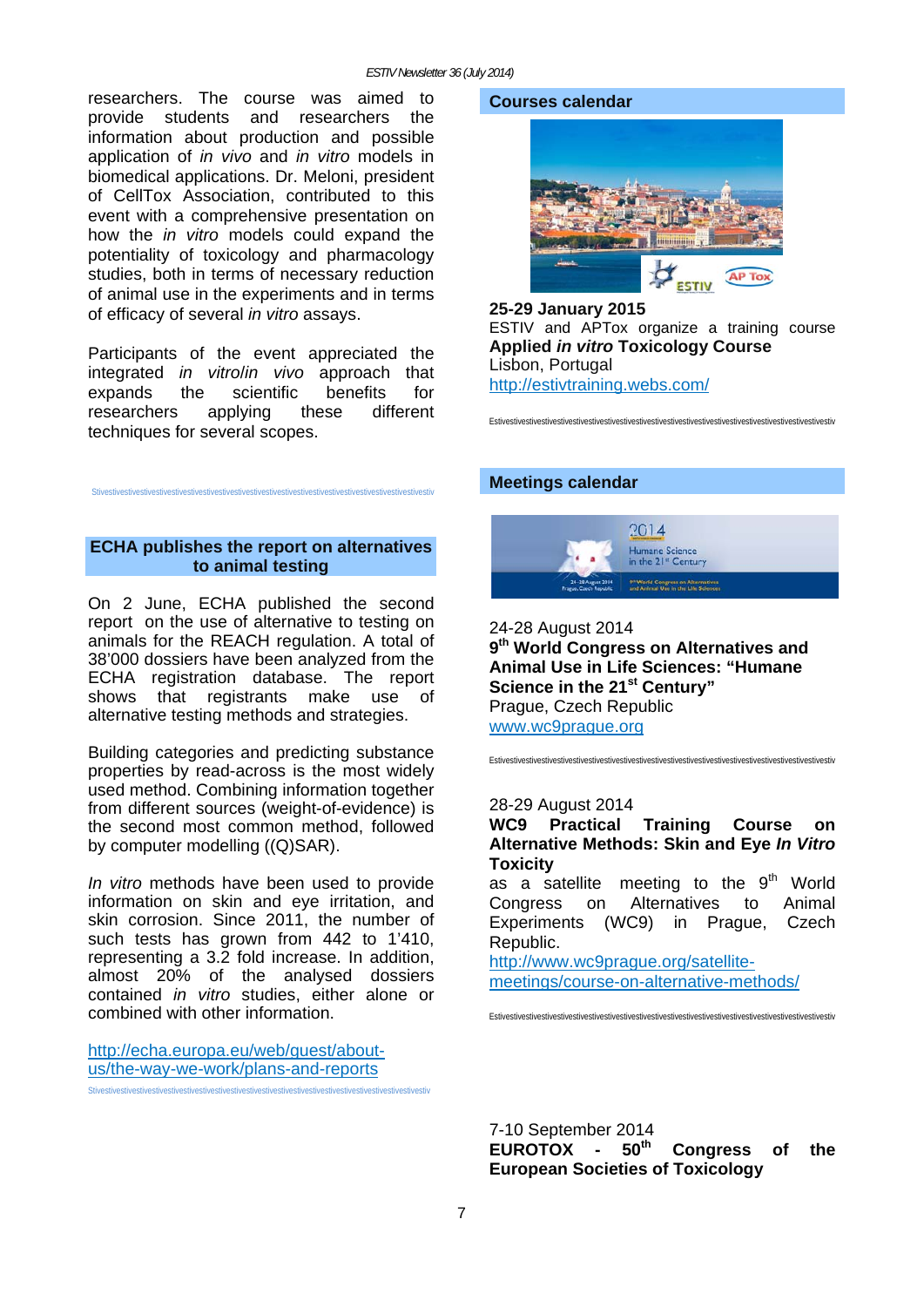Edinburgh, United Kingdom http://www.eurotox2014.com/

Estivestivestivestivestivestivestivestivestivestivestivestivestivestivestivestivestivestivestivestivestivestiv

16-17 October 2014

**Annual meeting of the French Society of Toxicology**: Alertes et Risques Toxicologiques en 2104: Evaluation et **Perception** Annecy, France http://www.sftox.com/

Estivestivestivestivestivestivestivestivestivestivestivestivestivestivestivestivestivestivestivestivestivestiv

#### 23-24 October 2014

3rd Symposium on **Fish and Amphibian Embryos as Alternative Models in Teratology and Toxicology** Aulnay-sous-Bois, Paris, France https://www.ufz.de/fish-frog-embryo/

Estivestivestivestivestivestivestivestivestivestivestivestivestivestivestivestivestivestivestivestivestivestiv

10-11 November 2014 **Annual meeting of the UK** *In Vitro* **Toxicology Society**  Astra Zeneca's Alderley Park, Macclesfield, Cheshire, UK http://www.ivts.org.uk/site/ivts2014/

Estivestivestivestivestivestivestivestivestivestivestivestivestivestivestivestivestivestivestivestivestivestiv

#### 12 November 2014

**Third Annual Meeting of the American Society for Cellular and Computational Toxicology** will feature a plenary lecture by Robert Kavlock, Deputy Assistant Administrator for Science, Office of Research and Development, US EPA, and be focused around the topic of AOPs and their use as a framework to develop new tools for chemical assessment. The meeting will be held on the NIH campus in Bethesda, Md and will feature oral and poster presentations, a panel discussion, and a reception.

www.ascctox.org.

Estivestivestivestivestivestivestivestivestivestivestivestivestivestivestivestivestivestivestivestivestivestiv

27 November 2014 **Animal Replacement Science 2014: Improving relevance to human disease -**  **challenges, innovations and applications**-Charles Darwin House, London www.animalreplacementscience.com

Estivestivestivestivestivestivestivestivestivestivestivestivestivestivestivestivestivestivestivestivestivestiv

#### **Workshops calendar**

# 3-5 September 2014

**Adverse Outcome Pathways: From Research to Regulation** — Workshop exploring how regulatory, industrial, and NGO stakeholders can work together to advance research activities on various adverse outcome pathways to regulatory use efficiently and effectively. Sponsored by the National Toxicology Program Interagency Center for the Evaluation of Alternative Toxicological Methods (NICEATM), Physicians Committee for Responsible Medicine (PCRM), The European Union Reference Laboratory for Alternatives to Animal Testing (EURL ECVAM), and endorsed by the Society of Toxicology. Will be held at the NIH Natcher Conference Center in Bethesda, Md, Sept. 3-5, 2014. The workshop will features scientific talks, case studies, breakout group discussions, and a hands-on demonstration of the OECD AOP-Knowledge Base tool set. More information and registration can be found on the web site: http://ntp.niehs.nih.gov/go/41374.

Stivestivestivestivestivestivestivestivestivestivestivestivestivestivestivestivestivestivestivestivestivestiv

### **Recent Publications of ESTIV members**

Amann A, Zwierzina M, Gamerith G, Bitsche M, Huber JM, Vogel GF, Blumer M, Koeck S, Pechriggl EJ, Kelm JM, Hilbe W, Zwierzina H. (2014) Development of an innovative 3D cell culture system to study tumour-stroma interactions in nonsmall cell lung cancer cells. PLoS One.24 (3), doi: 10.1371/journal.pone.0092511.

Balmer NV, Leist M (2014) Epigenetics and Transcriptomics to Detect Adverse Drug Effects in Model Systems of Human Development. Basic Clin Pharmacol Toxicol doi: 10.1111/bcpt.12203.

Beck NB, Becker RA, Boobis A, Fergusson D, Fowle JR, Goodman J, Hoffmann S, Lalu M, Leist M, Stephens ML (2014) Instruments for assessing risk of bias and other methodological criteria of animal studies: omission of wellestablished methods. Environ Health Perspect 122 (3), A66- A67.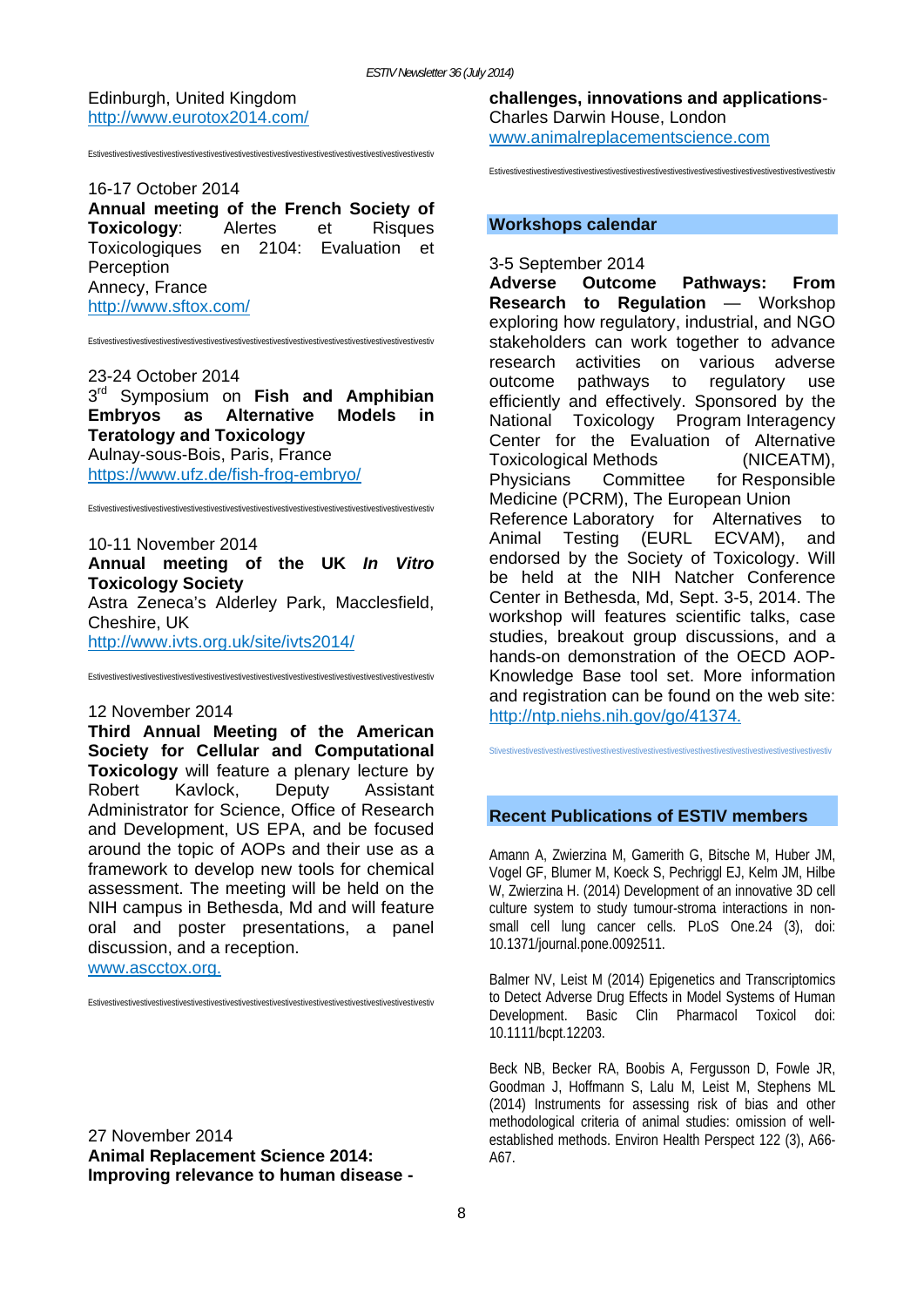Botta, A, Martínez, V, Mitjans, M, Balboa, E, Conde, E, Vinardell MP (2014) Erythrocytes and cell line-based assays to evaluate the cytoprotective activity of antioxidant components obtained from natural sources. Toxicol *In Vitro* 28, 120-124.

Carette D, Perrard MH, Prisant N, Gilleron J, Pointis G, Segretain D and Durand P (2013) Hexavalent chromium at low concentration alters Sertoli cell barrier and connexin 43 gap junction but not claudin-11 and N-cadherin in the rat seminiferous tubule culture model. Toxicol Appl Pharmacol 268, 27-36.Eskes C, Hoffmann S, Facchini D, Ulmer R, Wang A, Flego M, Vassallo M, Bufo M, van Vliet E, d'Abrosca F, Wilt N (2014). Validation Study on the Ocular Irritection® Assay for Eye Irritation Testing. Toxicology *In Vitro* 28, 1046-1065.

Gülden, M., Schreiner, J. and Seibert, H. (2013) *In vitro* toxicity testing with microplate cell cultures: Impact of cell binding.Toxicology, doi: 10.1016/j.tox.2013.11.006

Jennings P, Crean D, Aschauer L, Limonciel A, Moenks K, Kern G, Hewitt P, Lhotta K, Lukas A, Wilmes A and Leonard MO (2014) Interleukin-19 as a translational indicator of renal injury. Arch Toxicol [Epub ahead of print].

Johansson H, Rydner F, Kuhnl J, Schepky A, Borrebaeck C, Lindstedt M (2014) Genomic allergen rapid detection inhouse validation-a proof of concept. Toxicol Sci 139, 362– 370.

Klauser E, Gülden M, Maser E, Seibert S, Seibert H (2014) Additivity, antagonism, and synergy in arsenic trioxideinduced growth inhibition of C6 glioma cells: Effects of genistein, quercetin, and buthionine-sulfoximine. Food Chem Toxicol 67, 212-221.

Kratschmar DV, Messner S, Moritz W, Odermatt A (2013) Characterization of a Rat Multi-Cell Type 3D-Liver Microtissue System. J Tissue Sci Eng 4, doi: 10.4172/2157- 7552.1000130.Langley GR (2014) Considering a new paradigm for Alzheimer's disease research. Drug Discov Today

doi: 10.1016/j.drudis.2014.03.013.

Limonciel A, Jennings P (2014) A review of the evidence that ochratoxin A is an Nrf2 inhibitor: implications for nephrotoxicity and renal carcinogenicity. Toxins (Basel) 6, 371-9.

Mallebrera B, Font G, Ruiz MJ (2014). Disturbance of antioxidant capacity produced by beauvericin inCHO-K1 cells. Toxicol Lett 226, 337–342.

Manickam M, Tulsawani R (2014) Survival response of hippocampal neurons under low oxygen conditions induced by Hippophae rhamnoides is associated with JAK/STAT signaling. PLoS One 9, e87694.

Manyes L, Ruiz MJ, Luciano FB and Meca G (2014). Bioaccessibility and bioavailability of fumonisin B2 and its reaction products with isothiocyanates through a simulated gastrointestinal digestion system. Food Control 37, 326-335.

Nogueira, DR, Morán, MC, Mitjans, M, Pérez, L, Ramos, D, de Lapuente, J, Vinardell, MP (2014) Lysine-based surfactants in nanovesicle formulations: the role of cationic charge position and hydrophobicity in *in vitro* cytotoxicity and intracellular delivery. Nanotoxicology 8, 404-421.

Singh M, Tulsawani R, Koganti P, Chauhan A, Manickam M, Misra K (2013) Cordyceps sinensis increases hypoxia tolerance by inducing heme oxygenase-1 and metallothionein via Nrf2 activation in human lung epithelial cells. Biomed Res Int. 569206.

Smirnova L, Hogberg HT, Leist M, Hartung T (2014) Developmental neurotoxicity - Challenges in the 21st Century and *In Vitro* Opportunities. ALTEX doi: http://dx.doi.org/10.14573/altex.1403271.

Sullivan K, Manuppello J, Willett C (2014) Building on a solid foundation: SAR and QSAR as a fundamental strategy to reduce animal testing. SAR QSAR Environ Res. doi: 10.1080/1062936X.2014.90720.

Tatay E, Meca G, Font G, Ruiz MJ (2014). Interactive effects of zearalenone and its metabolites on cytotoxicity and metabolization in ovarian CHO-K1 cells. Toxicol *in Vitro* 28, 95–103.

Thoma C, Zimmermann M, Agarkova I, Kelm JM, Krek W (2014). 3D cell culture systems modeling tumor growth determinants in cancer target discovery. Adv Drug Deliv Rev 20, 69-70C, 29-4.

Urani C, Melchioretto P, Bowe G, Fabbri M, Maserati E, Gribaldo L (2014) Cadmium impairs p53 activity in HepG2 cells. ISRN Toxicology, doi: 10.1155/2014/976428.

Vinken M, Whelan M, Rogiers V (2014) Adverse outcome pathways: hype or hope? Arch Toxicol 88, 1-2

Vinken M, Maes M, Oliveira AG, Cogliati B, Marques PE, Menezes GB, Dagli ML, Vanhaecke T, Rogiers V (2014) Primary hepatocytes and their cultures in liver apoptosis research. Arch Toxicol 88, 199-212

Vinken M (2013) The adverse outcome pathway concept: a pragmatic tool in toxicology. Toxicology 312, 158-165

van der Veen JW, Rorije E, Emter R, Natsch A, van Loveren H, Ezendam J. (2014) Evaluating the performance of integratred approaches for hazard identification of skin sensitizing chemicals. Regul Toxicol Pharmacol, doi: 10.1016/j.yrtph.2014.04.018.

Zimmer B, Pallocca G, Dreser N, Foerster S, Waldmann T, Westerhout J, Julien S, Krause KH, van Thriel C, Hengstler JG, Sachinidis A, Bosgra S, Leist M (2014) Profiling of drugs and environmental chemicals for functional impairment of neural crest migration in a novel stem cell-based test battery. Arch Toxicol 88, 1109-1126.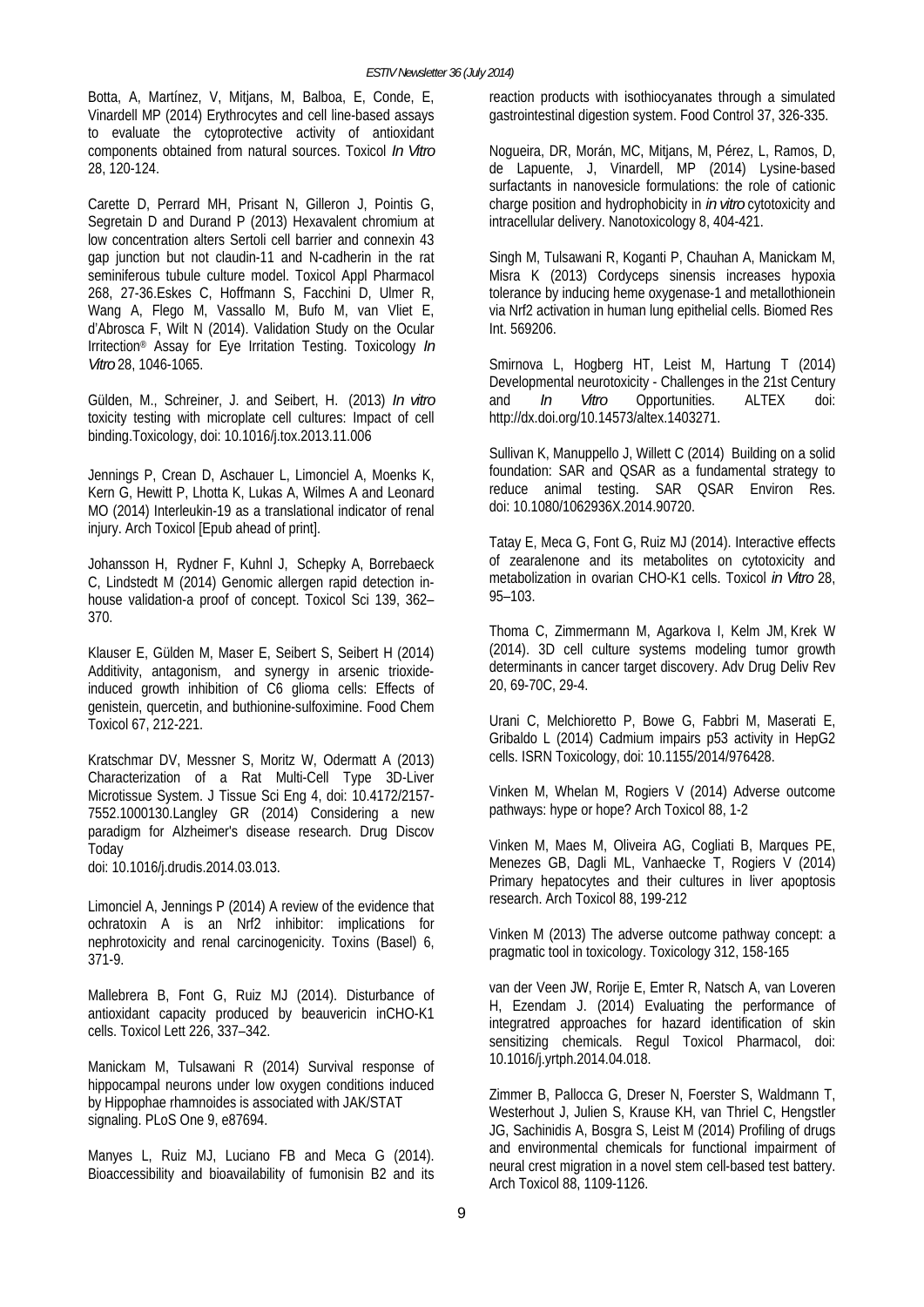Zuellig R.A., Cavallari G., Gerber P., Tschopp O., Spinas G.A., Moritz W. and Lehmann R. (2014) Improved physiological properties of gravity-enforced reassembled rat and human pancreatic pseudo-islets. J Tissue Eng Regen Med. 16. doi: 10.1002/term.1891.

Zychowicz M, Dziedzicka D, Mehn D, Kozlowska H, Kinsner-Ovaskainen A, Stepien P, Rossi F, Buzanska L (2014) Developmental stage dependentneural stem cells sensitivity to methylmercury chloride on different biofunctional surfaces. Toxicology *in Vitro* 28, 76–87.

Stivestivestivestivestivestivestivestivestivestivestivestivestivestivestivestivestivestivestivestivestivestiv

# **Toxicology** *in vitro*



Estivestivestivestivestivestivestivestivestivestivestivestivestivestivestivestivestivestivestivestivestivestiv

# **ESTIV Corporate member**



*W e In n ovate H ealth care*

Headquartered in Basel, Switzerland, Roche is a leader in research-focused healthcare with combined strengths in pharmaceuticals and diagnostics. Roche is the world's largest biotech company with truly differentiated medicines in oncology, virology, inflammation, metabolism and CNS. Roche is also the world leader in *in vitro* diagnostics, tissue-based cancer diagnostics and a pioneer in diabetes management. Roche's personalized healthcare strategy aims at providing medicines and diagnostic tools that enable tangible improvements in the health, quality of life and survival of patients. Genentech, United States, is a wholly owned member of the Roche Group. Roche has a majority stake in Chugai Pharmaceutical, Japan. In the pharmaceutical research field, Roche is committed to support *in vitro* approaches to assess efficacy and toxicity of compounds, as a sign of its strong commitment with the 3R-principle.

http://www.roche.com



Epithelix proposes innovative *in vitro* solutions for respiratory diseases and chemical testing. It provides reconstituted human *in vitro* tissues with long shelf-life and associated services for research laboratory, personal care, chemical and pharmaceutical industry.

http://www.epithelix.com/index.php?lang=en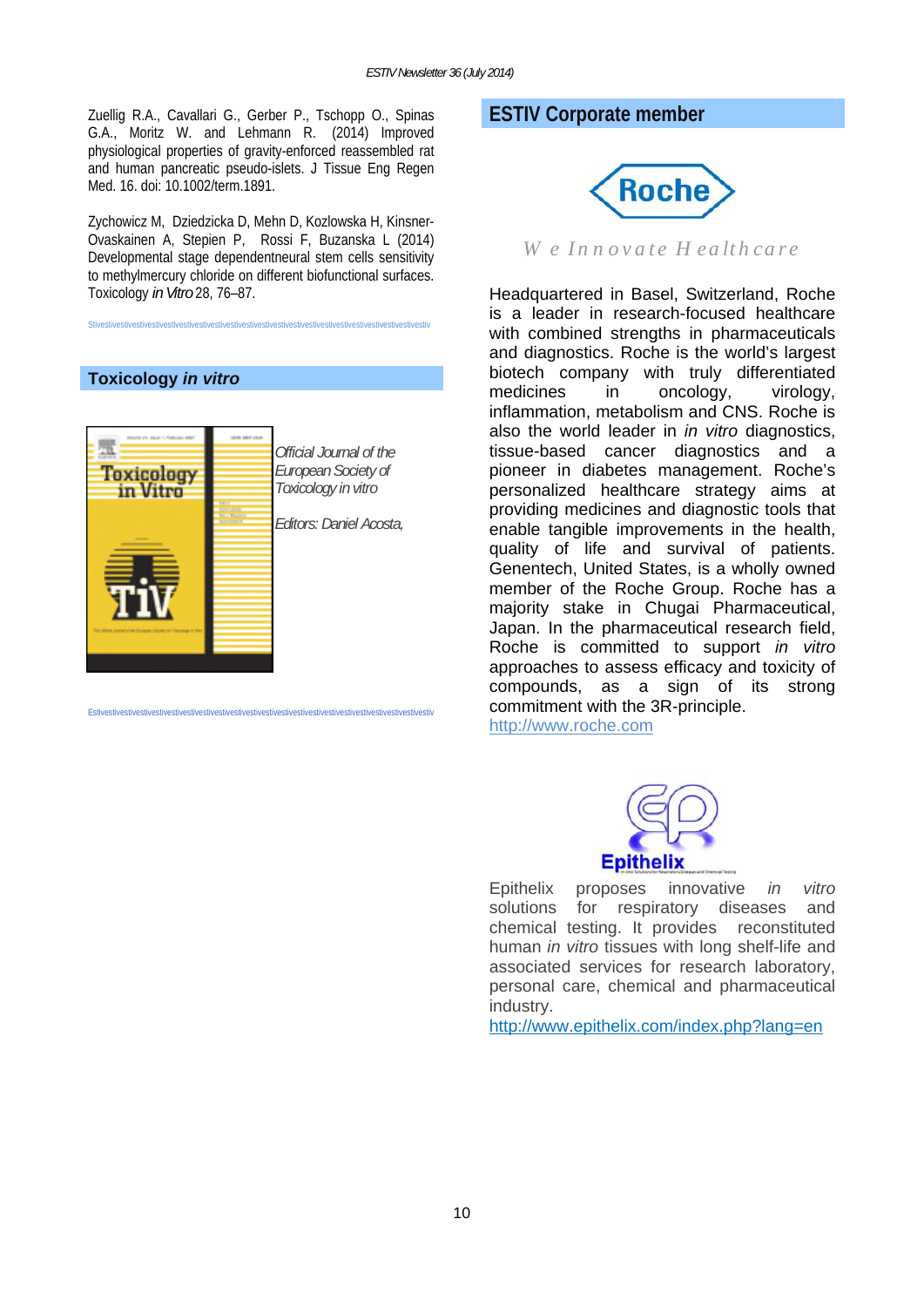

Novozymes is a world leader in bioinnovations. Together with customers across a broad array of industries, Novozymes creates industrial bio-solutions, which both improves our customers' business and the use of the planet's resources.

http://www.novozymes.com/en



As independent and customer-oriented research organisation, VITO provides innovative technological solutions as well as scientifically based advice and support in order to stimulate sustainable development and reinforce the economic and social fabric of Flanders.

# https://www.vito.be/EN/HomepageAdmin/Ho me/home/Pages/Homepage.aspx

estivestivestivestivestivestivestivestivestivestivestivestivestivestivestivestivestivestivestivestivestivestiv

# **ESTIV Affiliated Societies**

Associazione Italiana Tossicologia *In vitro* - CellTox

Dutch-Belgium Society for *In vitro* Methods–INVITROM

UK *In vitro* Toxicology Society – IVTS

Scandinavian Society for Cell Toxicology – SCCT

Estivestivestivestivestivestivestivestivestivestivestivestivestivestivestivestivestivestivestivestivestivestiv

**ESTIV membership fee** 

#### **Membership fee**

The membership for an individual member for 2014 is  $\epsilon$ 30.00. If you are also a member of one of the affiliated societies (CellTOX, SSCT, INVITROM, IVTS), the membership amount to  $\epsilon$  18.00.

**Method of Payment**  Bank Transfer RABOBANK, IBAN #: NL20 RABO 0101 4857 51 **BIC: RABONL2U** 

Attention of: ESTIV

Polderkade 1, NL-5345 RR Oss, The Netherlands Due to the high costs of applying for and cashing EuroCheques, please do not use this means of payment.

It is also possible to pay the membership fees by our convenient and secure online credit card payment services (PayPal). To use these services, please visit the ESTIV website at:

http://www.estiv.org/member.html

Laura Suter-Dick

estivestivestivestivestivestivestivestivestivestivestivestivestivestivestivestivestivestivestivestivestivestiv

# **ESTIV e-mail list**

ESTIV has an e-mail list, which has the potential to be a very valuable resource. There are many types of questions that you could pose to the list, whether you are a junior or a senior scientist. To send a message to all ESTIV members on the list (presently more than 200 colleagues), simply address your e-mail to estiv@freelists.org

This is a "closed" list, which means the "list-owner" (Elsa Casimiro) is able to select who is allowed to join. Only ESTIV members will receive the message. However, please note that this list should not be used to send confidential messages or attachments as these are uploaded to the 'freelists' archive that can be accessed by the general public. If you have never received a message from the ESTIV list, it is because you have not informed us of your e-mail address. Please correct this by sending a message to me at secretariat@estiv.org and your name will be added.

### Elsa Casimiro

"ESTIV also owns a group on LinkedIn, to communicate and to allow ESTIV members to update each other on career moves, etc. The group is only open to ESTIV members. Search for the group "ESTIV" and register".

estivestivestivestivestivestivestivestivestivestivestivestivestivestivestivestivestivestivestivestivestivestiv